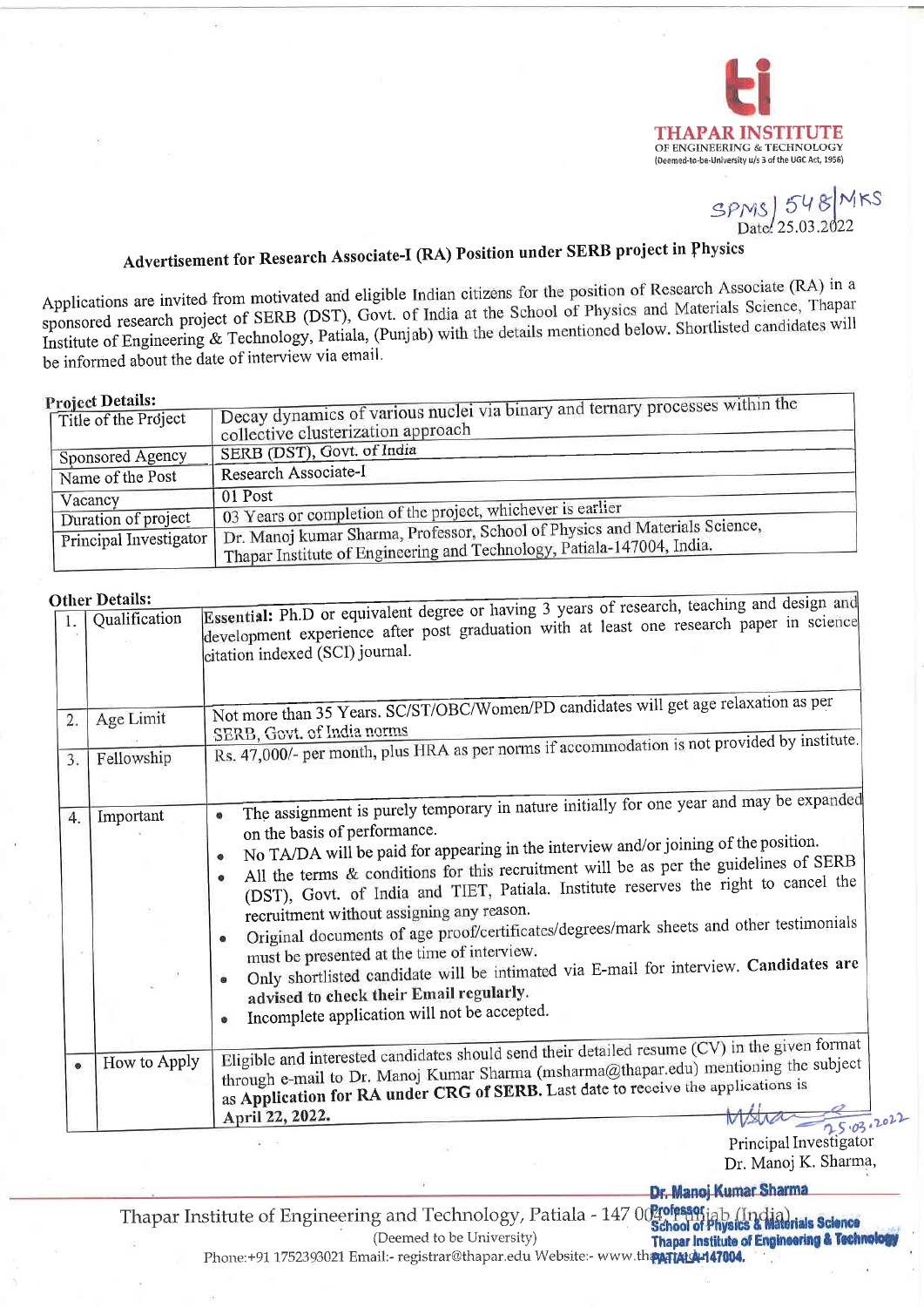#### **Application Form for Research Associate –I (RA) in SERB (DST) Sponsored Project**

Title: Decay dynamics of various nuclei via binary and ternary processes within the collective clusterization approach **(**CRG/2021/001144**)**

- 1. Name:
- 2. Male/Female: 3. Father/Spouse's Name: 4. Mother Name: 5. Address: (i) Communication address (ii) Permanent address: 6. Email id: 7. Phone No: 8. Dateof birth: 9. Material status: 10. Nationality: 11. Caste category (OP/SC/ST/OBC/PH): Affix recent passport size photograph

12. Details of Universities/Institutions attended (from  $10^{th}$  Standard onwards) (Self-Attested copies of certificates and mark sheets/grade cards must be presented at the time of interview)

| <b>Degree</b><br>obtained | University/College/<br><b>Board</b> | Year | Subject/s | % Marks/<br><b>CGPA/CPI</b> | <b>Class</b><br>(if any) |
|---------------------------|-------------------------------------|------|-----------|-----------------------------|--------------------------|
|                           |                                     |      |           |                             |                          |
|                           |                                     |      |           |                             |                          |
|                           |                                     |      |           |                             |                          |
|                           |                                     |      |           |                             |                          |
|                           |                                     |      |           |                             |                          |